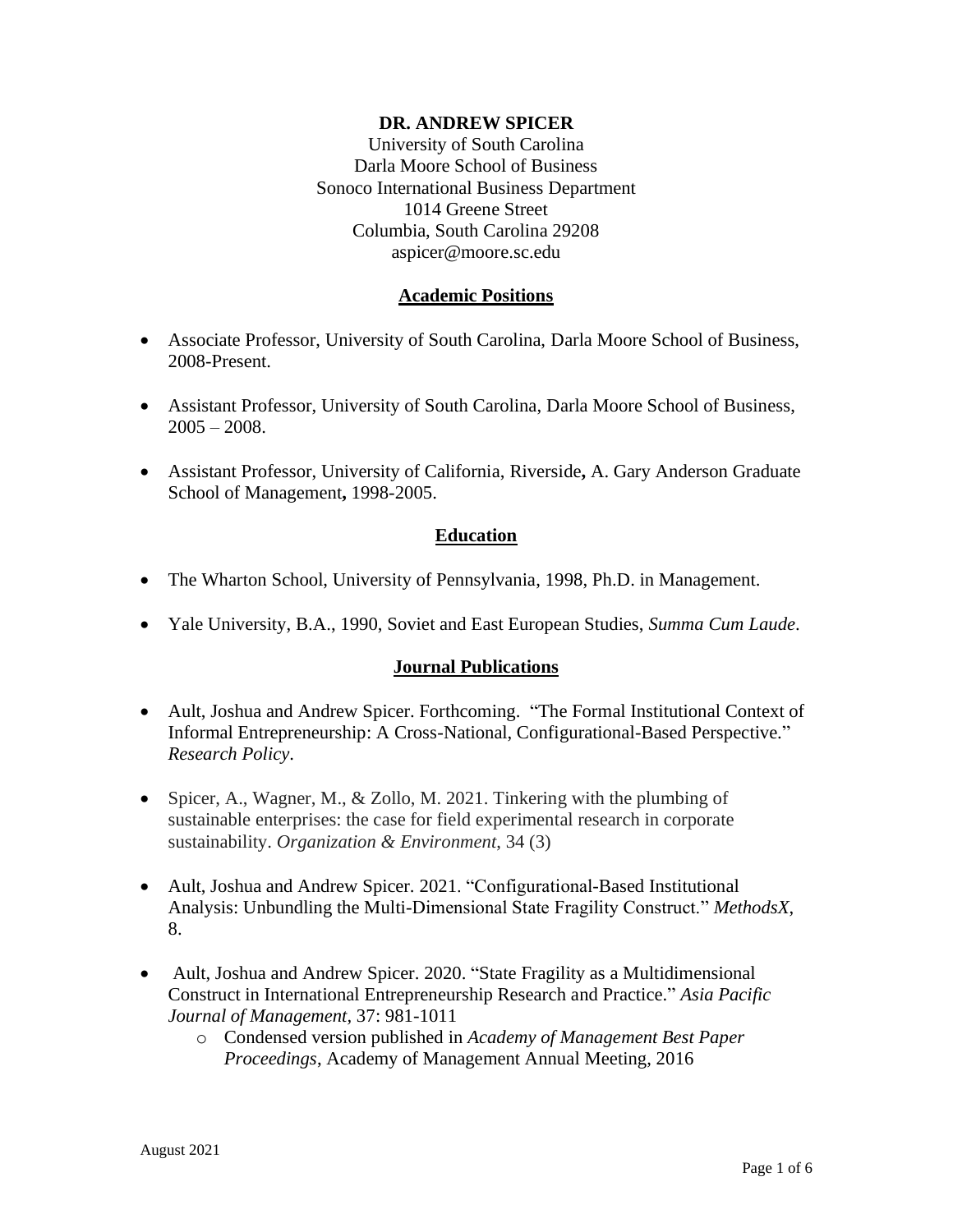- Spicer, Andrew, and David Hyatt. 2017. "Walmart's Emergent Low-Cost Sustainable Product Strategy." *California Management Review* 59.2, 116-141.
	- o Social media version published at: [https://theconversation.com/walmart-tried](https://theconversation.com/walmart-tried-to-make-sustainability-affordable-heres-what-happened-76771)[to-make-sustainability-affordable-heres-what-happened-76771](https://theconversation.com/walmart-tried-to-make-sustainability-affordable-heres-what-happened-76771) (over 100,000 downloads)
- Spicer, Andrew and Ilya Okhmatovskiy. 2015. "Multiple Paths to Institutional-Based Trust Production and Repair: Lessons from the Russian Bank Deposit Market," *Organization Studies*, 36 (9), 1123-1142.
- Ault, Joshua and Andrew Spicer. 2014. "The Institutional Context of Poverty: State Fragility as a Predictor of Cross-National Variation in Commercial Microfinance Lending," *Strategic Management Journal*, 35 (12), 1798-1817.
- Earle, John S., Andrew Spicer, and Klara Sabirianova Peter. 2010. "The Normalization of Deviant Organizational Practices: Wage Arrears in Russia, 1992-1998," *Academy of Management Journal,* 53(2), 218-237.
- Spicer, Andrew. 2009. "The Normalization of Corrupt Business Practices: Implications for Integrative Social Contracts Theory (ISCT)," *Journal of Business Ethics,* 88 (4): 883-840.
- Bailey, Wendy and Andrew Spicer. 2007. "When Does National Identity Matter?: Convergence and Divergence in International Business Ethics," *Academy of Management Journal,* 50(6), 1462-1480.
- Proffitt, W. Trexler, and Andrew Spicer. 2006. "Shaping the Shareholder Activism Agenda: Institutional Investors and Global Social Issues," *Strategic Organization*, 42: 165-190.
	- o Reprinted in Thomas Clark and Marie dela Rama (eds.). 2007. *Fundamentals of Corporate Governance*. Sage Publications, London.
	- o Condensed version published in Academy of Management Best Paper Proceedings, Academy of Management Annual Meeting, 2005.
- Spicer, Andrew, Thomas Dunfee, and Wendy Bailey. 2004. "Does National Context Matter in Ethical Decision Making? An Empirical Test of Integrative Social Contracts Theory," *Academy of Management Journal*, 47: 610-620.
	- o Reprinted in Andy Crane and Dirk Matten (eds.). 2012. *New Directions in Business Ethics*. Sage Publications, London.
- Spicer, Andrew, and William Pyle. 2002. "Institutions and the Vicious Circle of Distrust in the Russian Household Deposit Market, 1992-1999," *Advances in Strategic Management*, 19: 371-396.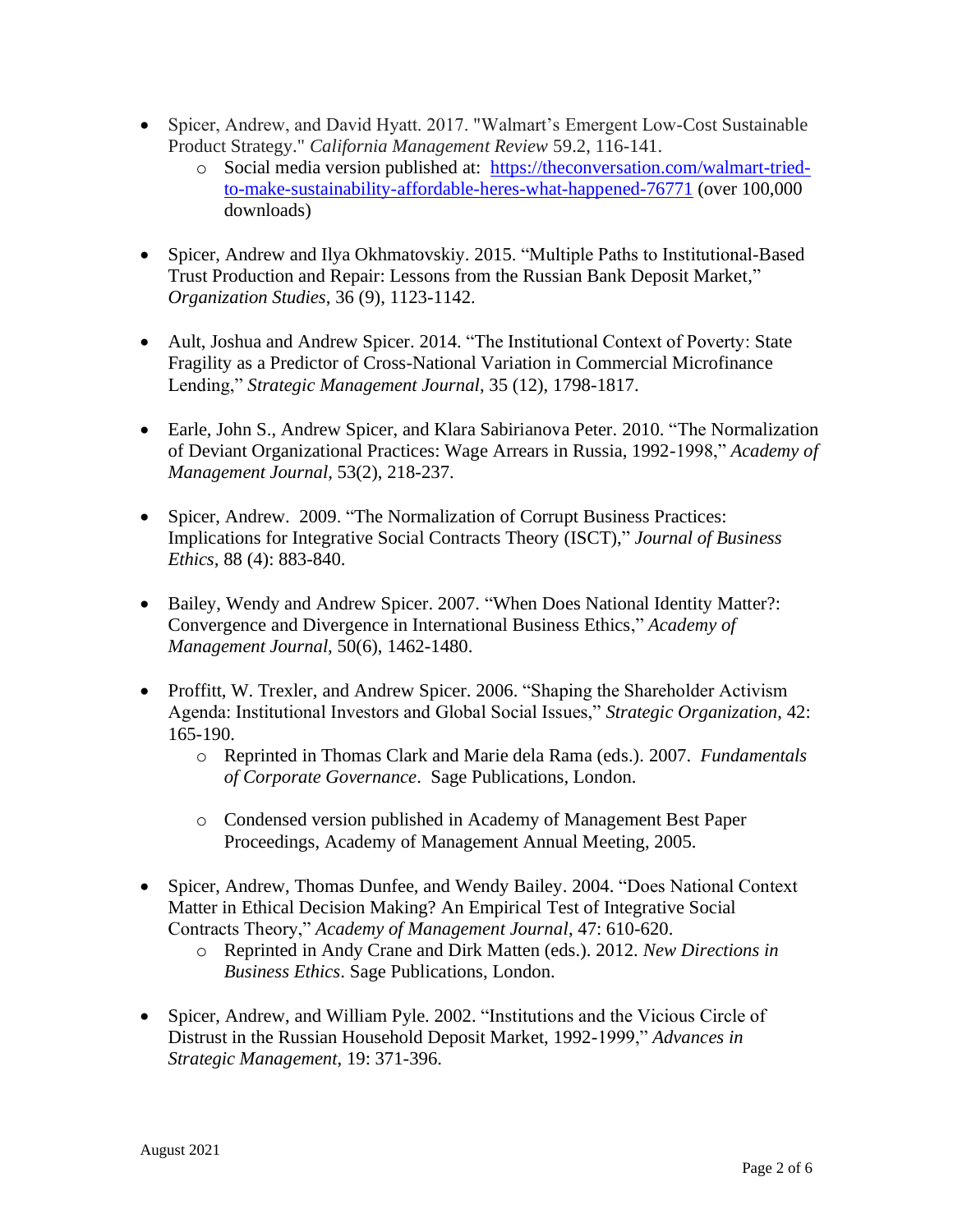- Spicer, Andrew. 2002. "Revolutionary Change and Organizational Form: The Politics of Investment Fund Organization in Russia, 1992-1997," *Research in the Sociology of Organizations,* 19: 91-124.
- Kogut, Bruce, and Andrew Spicer. 2002. "Capital Market Development and Mass Privatization are Logical Contradictions: Lessons from the Czech Republic and Russia," *Industrial and Corporate Change*, 11: 1-37.
- Spicer, Andrew, Gerald A. McDermott, and Bruce Kogut. 2000. "Entrepreneurship and Privatization in Central Europe: The Tenuous Balance Between Creation and Destruction," *Academy of Management Review*, 25: 630-649.

# **Other Publications**

- Bapuji, H., de Bakker, F. G., Brown, J. A., Higgins, C., Rehbein, K., & Spicer, A. 2020. Business and Society Research in Times of the Corona Crisis. *Business & Society.* Editorial Insight.
- Spicer, Andrew. 2012. "Deviations from Design: The Emergence of New Financial Markets and Organizations in Yeltsin's Russia." In John Padgett and Woody Powell (eds.), *The Emergence of Markets and Organizations.* Princeton University Press.
- Ault, Joshua and Andrew Spicer. 2009. "Does One Size Fit All in Microfinance? New Directions For Academic Research," *Contemporary Studies in Economic and Financial Analysis,* 92: 271-284.
- Kogut, Bruce, and Andrew Spicer. 2005. "Transition Economies" in J. Beckert and M. Zafirovski (Eds.), *International Encyclopedia of Economic Sociology*. Routledge, London
- Kogut, Bruce, and Andrew Spicer. 2004. "Critical and Alternative Perspectives on International Assistance to Post-Communist Countries: A Review and Analysis," The World Bank, Operations Evaluation Department Background Paper, available at: [http://www.worldbank.org/ieg/transitioneconomies/docs/literature\\_review.pdf](http://www.worldbank.org/ieg/transitioneconomies/docs/literature_review.pdf)
- Pistor, Katharina, and Andrew Spicer. 1997. "Investment Funds in Mass Privatization and Beyond." In I. Lieberman, S. Nestor and R. Desai (eds.), *Between State and Market: Mass Privatization in Transition Economies*. World Bank: Washington.

# **Journal Editorial Positions**

- Co-Editor-in-Chief, *Business & Society*, 2020 present, Associate Editor, 2015 2020.
- Associate Editor, *Management and Organization Review*, 2017-2019, Editorial Review Board, 2020-Present.
- Associate Editor, *Organization and Environment*, 2017 2020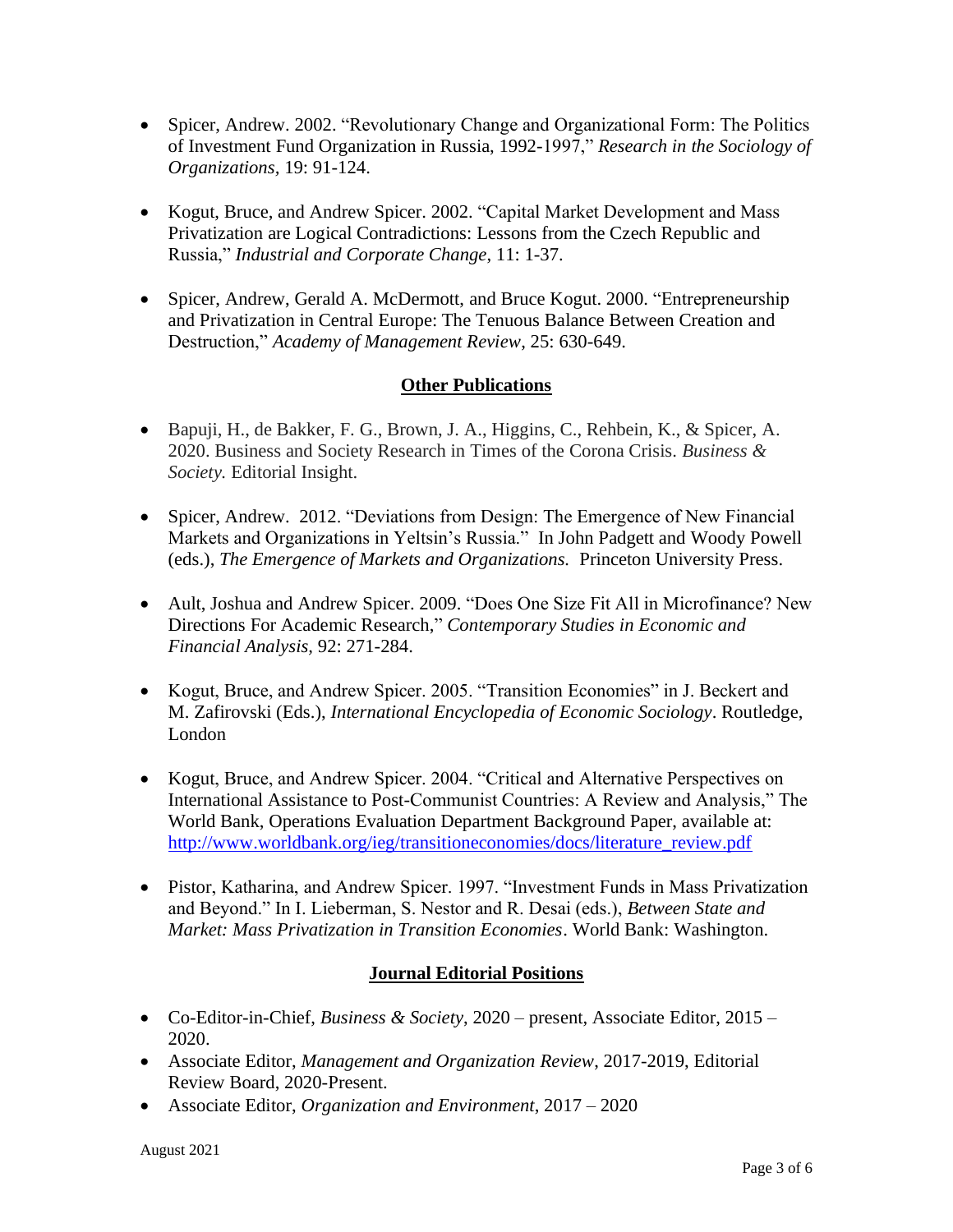- Editorial Review Board, *Strategic Management Journal,* 2013 present
- Editorial Review Board, *Journal of International Business Studies*, 2012 present.

## **Teaching Cases**

- "Walmart's Sustainability Strategy: Lee Scott's Founding Vision" (with Laura Lambdin).
- "Walmart's Sustainability Strategy: Andy Ruben's Design of Strategic Goal and Processes" Case (A) and (B), (with Laura Lambdin and David Hyatt).
- "Walmart's Sustainability Strategy: Defining Sustainable Products," Case (A) and (B), (with David Hyatt). (All cases available at the Walmart Sustainability Case Project website: [https://supplychain.uark.edu/projects/walmart-sustainability-case](https://supplychain.uark.edu/projects/walmart-sustainability-case-project/)[project](https://supplychain.uark.edu/projects/walmart-sustainability-case-project/)/).

### **Recent Presentations**

- "The Formal Institutional Context of Informal Entrepreneurship: A Cross-National, Configurational-Based Analysis"
	- o Said Business School, Oxford University, October 2019
	- o Imperial Business School, London, October 2019
	- o Kings College, London, October 2018
	- o Academy of Management Meetings, Chicago, Illinois, August 2018 (Best Paper Proceedings; Finalist, Best Paper in Emerging Markets, International Management Division)
	- o Frontiers in International Business Symposium, University of South Carolina, Columbia, SC, February 2018
- "State Fragility as a Multidimensional Construct in International Entrepreneurship Theory and Practice"
	- o Invited Conference on Institutions and Entrepreneurship in Emerging Markets, Asia Pacific Management Journal, Tianjin, China, September 2018
	- o Academy of International Business Annual Meeting, Dubai, July 2017
	- o Academy of Management Annual Meeting, Anaheim, CA, 2016 (Best Paper Proceedings)
- "Walmart's Emergent Low-Cost Sustainability Strategy"
	- o Academy of Management Annual Meeting, Anaheim, CA 2016
	- o Keynote Address, Academy of International Business Southeast Annual Meeting, Miami, Florida, October 2014
	- o Closed-Loop Supply Chain Conference, Charleston, SC, October 2013.
	- o Keynote Address, Green is Good for Business Conference, Columbia, SC, September, 2013.

### **Service**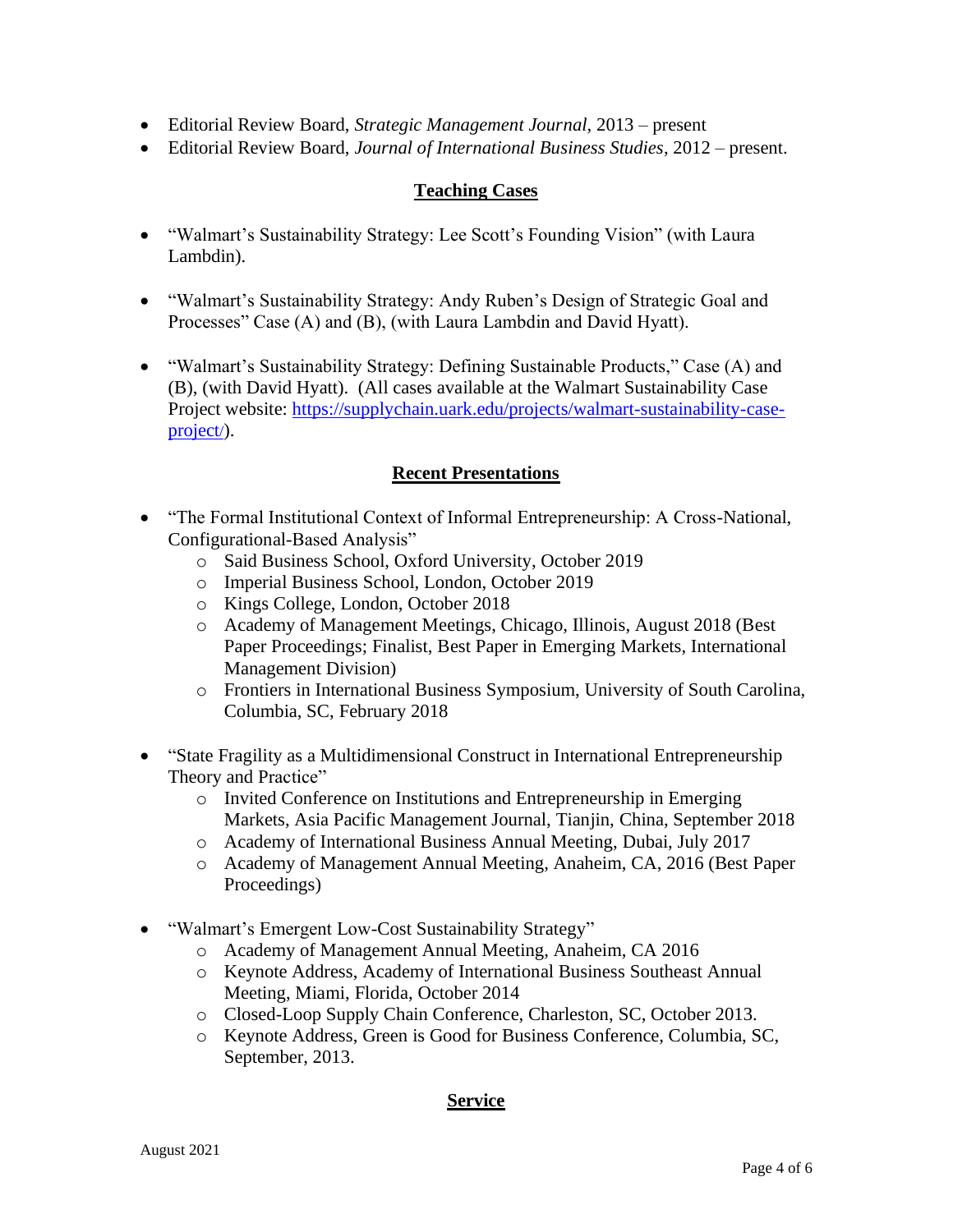### **Professional Development Programs in International Business**

- Faculty Development in International Business (FDIB), International Business Survey Course, Moore School of Business, Columbia, SC. Lead Instructor for fiveday course, 2006-present. Course designed for professors and professionals who wish to learn about teaching an introductory survey course in international business.
- AACSB Global Management Capabilities Seminar, Tampa, Florida, 2014-2016. Instructor for seminar designed for administrators, professors and professionals who wish to learn about strategies of globalizing business school curricula and programs.

### **Darla Moore School Service**

- School-Wide Committees: Faculty Advisory Committee to the Dean (FAC); Research Advisory Committee; Undergraduate Program Faculty Committee (UPFC); Sustainability Committee
- International Business Departmental Committees: Oxford Scholarship Committee (Chair); Undergraduate Major Steering Committee; Folks Center for International Business Steering Committee; Doctoral Student Committee
- Course Coordinator, 2017-present, Globalization and International Business (IBUS 310 and 301), Core undergraduate introductory international business course.
- Faculty Director, Full-Time MBA Programs, 2013 2017. Oversaw full-time MBA academic programming, scheduling, staff and students.
- Director, Sustainable Enterprise and Development Initiative, 2008-2012. Worked with members of the Moore School faculty and staff to develop curricula and courses on the topics of sustainable enterprise and development; identify and support related research; and forge relationships with relevant institutions and organizations.
- Moore School Director, The Walmart Sustainability Case Project, 2010-2013. Helped to lead a team of diverse faculty from the University of Arkansas and the Moore School of Business to write a series of cases about Walmart's efforts to introduce new sustainability standards into their global operations and product offerings. (See [http://sustainabilitycases.kenexcloud.org/\)](http://sustainabilitycases.kenexcloud.org/).
- Faculty Advisor, Net Impact Student Group, Moore School of Business, 2006 2013
- Speaker, Student Orientation/Recruiting Events, "Globalization and the Future of International Business"
	- o International Masters in Business Administration, 2007, 2008, 2009, 2010, 2014
	- o Masters in International Business, 2009, 2010, 2011